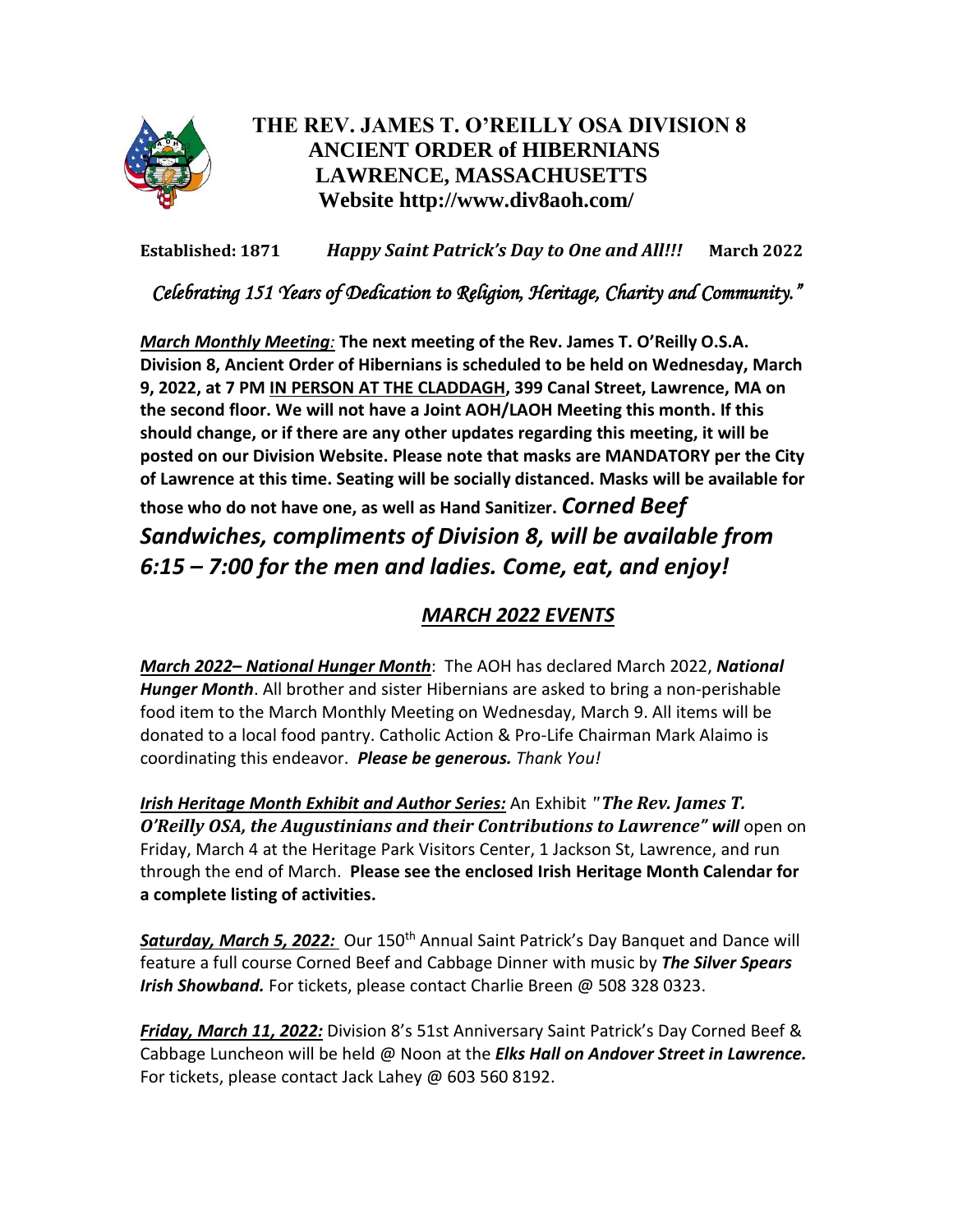*Joint Installation of Officers to be held on Saturday, March 12:* Our Joint Installation of Officers will be held on *Saturday, March 12, 2022.* Members, their family & friends are invited to attend the 4 pm Mass at Sacred Hearts Church, 165 South Main Street, Bradford, MA, which will be celebrated by our Chaplain, the Rev. John Delaney. The Installation of Officers will follow the Mass. Your officers work hard on your behalf**. Please try to attend.**

*Saint Patrick Day Program Book*: Our Saint Patrick's Day Souvenir Journal will be distributed at our March Dinner Dance, and is dedicated to two Division 8 AOH National Life Members who have passed since our last Dinner Dance, *George J. Thomas*, and *Francis A. O'Connor Sr.* Program Book Chairman John Cuddy would like to express his *Sincere Thanks* to all Hibernians and friends who placed an *AD* in this year's book.

*2022 Award Recipients Announced***:** *Christopher F. Sullivan, the President of Central Catholic High School,* has been selected as the *2022 Recipient* of the *Richard Cardinal Cushing Award,* and *John Michael Pelletier has* been selected, as our *2022 Irishman of the Year*. Both awards will be presented at our Dinner Dance on March 5. The *2022 John E. Fenton Citizenship Award* will be presented to *Larry F. Giordano* at our Saint Patrick's Luncheon on March 11.

*Looking for Some Great Ideas for Saint Patrick Day Gifts?* If so, please contact Tim Doherty to purchase Division 8 AOH clothing. Please contact Tim at: [Timothy.Doherty@sedgwickcms.com](mailto:imothy.Doherty@sedgwickcms.com) or see him at our March 9th Monthly Meeting

*Scholarships Anyone?:* Scholarship applications for Division 8's *\$500 Catholic High School Scholarship;* the Division's *\$500 Scholarship for a Study Abroad Program in Ireland*; both of these scholarships are available to members, the son or daughter of a member of Division 8 AOH, as well as, Division 8's *\$750 College Scholarship* for members, their children and grandchildren of members of Division 8, who is a graduating high school senior, can be obtained at our March 9 Monthly Meeting or by writing to: Robert Gauthier, 330 Sutton Street, North Andover, MA 01845**.** *Deadline for all materials is April 30, 2022.*

*May They Rest in Peace:* Sincere sympathy is extended to Albert Manzi, on the passing of his Father-in-Law, *Raymond R. Sullivan*, who passed on February 10. May his soul and all the souls of our departed members, rest in peace, Amen.

*Sick Committee***:** Please say a prayer and send a Saint Patrick Day Greeting or note of cheer to our members on this month's sick list*. Irene Dixon,* 140 Prescott St, North Andover, MA 01845*; Anne Gauthier*, 330 Sutton St, North Andover, MA 01845, *Gail Halloran*, PO Box 734, Andover, MA 01810 *Patricia Lyons,* the Residence at Salem Woods, Sally Sweet Way, Salem, NH 03079 and *Richard McDonald*, PO Box 5201, Salisbury, MA 01952.

*Do You Know Someone interested in Becoming a Member of Division 8?* If so, please contact our Division Organizer @ *[aohdivision8organizer@gmail.com](mailto:aohdivision8organizer@gmail.com)* for an application and more info.

*Parking:* The parking lot, aside of the Claddagh, is now privately owned and charges to park there. If the Claddagh parking lot is filled, we suggest on street parking or other parking in the area that is free.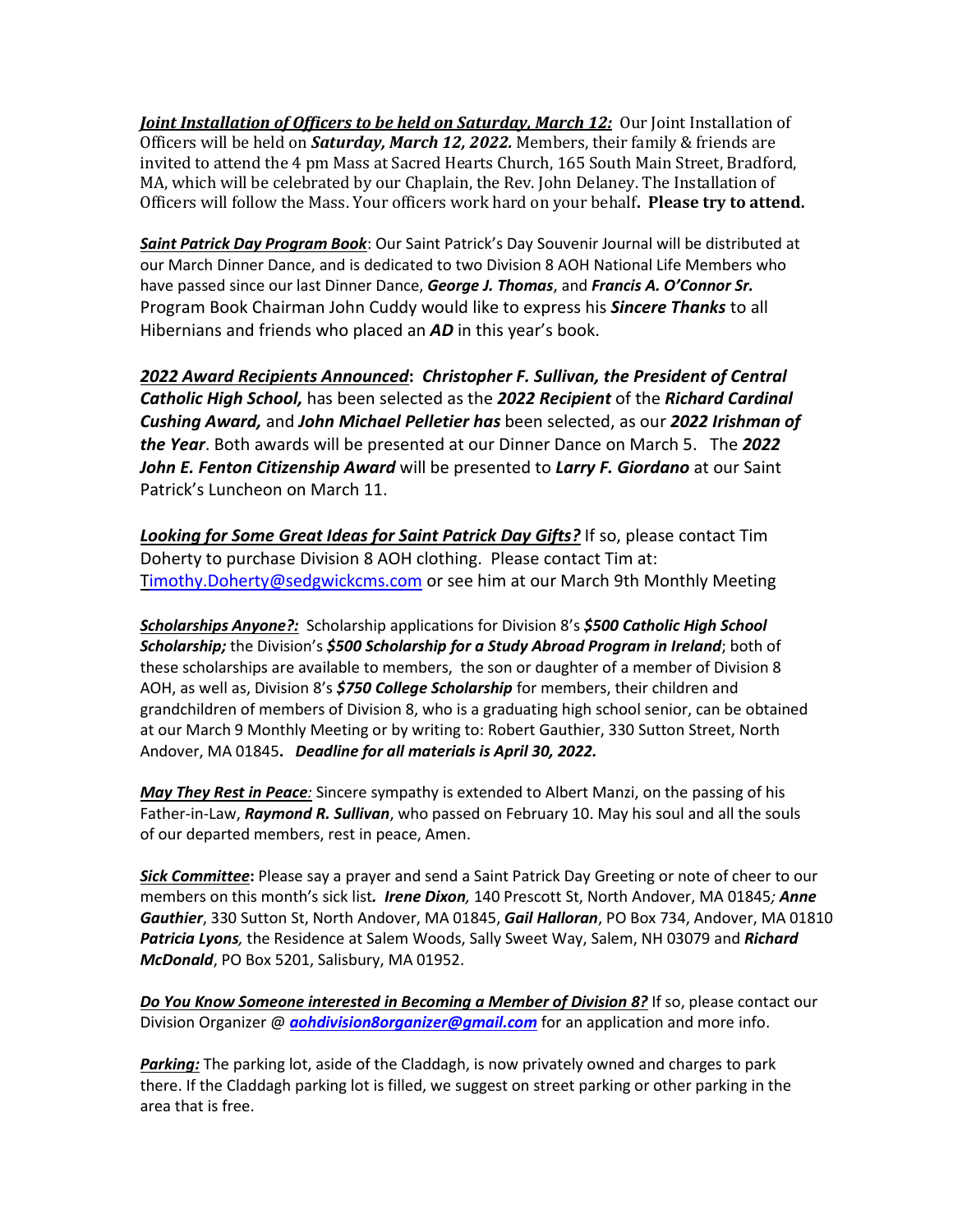*AOH & LAOH National Convention:* The 2022 AOH & LAOH National Convention will be held in Pittsburgh PA from July 13 - 17. If you are interested in being a delegate, please sign up with our Recording Secretary either at our March or April Meeting. *Delegates will be elected at our April Monthly Meeting.* Please see the Hibernian Digest or AOH.com for more information.

*AOH National Board Scholarships:* The AOH offers two (2) Study Abroad Scholarships for members, the children, or grandchildren of an AOH member who has been accepted at a college in Ireland, and a \$1,000 Scholarship for the Irish Way Program for high school students. For more info contact Bill Sullivan.

WELCOME! At our January 12<sup>th</sup> meeting, *Andrew Hickey of Dracut* and *James Pacheco of Salem, NH* were initiated as members of Division 8. We hope that Andrew and James will join with us often at our Monthly Meetings and take an active role in their Division's activities

*Division 8 Website:* For the latest updates on our events, please take a look at Division 8's website that is regularly updated by our Webmaster John Michael Pelletier. Google: **<http://www.div8aoh.com/>**

*SAVE THE DATE:* The 29th Annual Lawrence Vietnam Memorial Scholarship Cabaret will be held on **Saturday, May 7, 2022,** at the **Relief's Inn at 7 pm.** The Roll Call of 18 Heroes will take place. Tickets \$20. For tickets, please contact Hoppy Curran at 978 685 7407.

*Do You Have an E-Mail Address?* If so, please e-mail it to Jack Lahey, so we can keep you up to date on *Hibernian New***s**. Jack's e-mail address is: [limeric@comcast.net.](mailto:limeric@comcast.net)

*Change of Address*: If you have a new mailing address, please send it to us at: PO Box 1407, Lawrence, MA 01842 so that we can keep you up to date on Hibernian Events!

*For a listing of Irish events throughout Massachusetts, please visit: IrishMassachusetts.com*

**For a complete listing of all MARCH ACTIVITIES, please see the** *Irish Heritage Month Calendar* **that is enclosed with this month's newsletter!**



**Irish Heritage Month is supported in part by a grant from the Lawrence Cultural Council, a local agency which is supported by the Massachusetts Cultural Council, a state agency.**

> *Wishing you all the Joys of the Irish:* **Laughter, love, and a carefree heart -** *Today, tomorrow, and always*